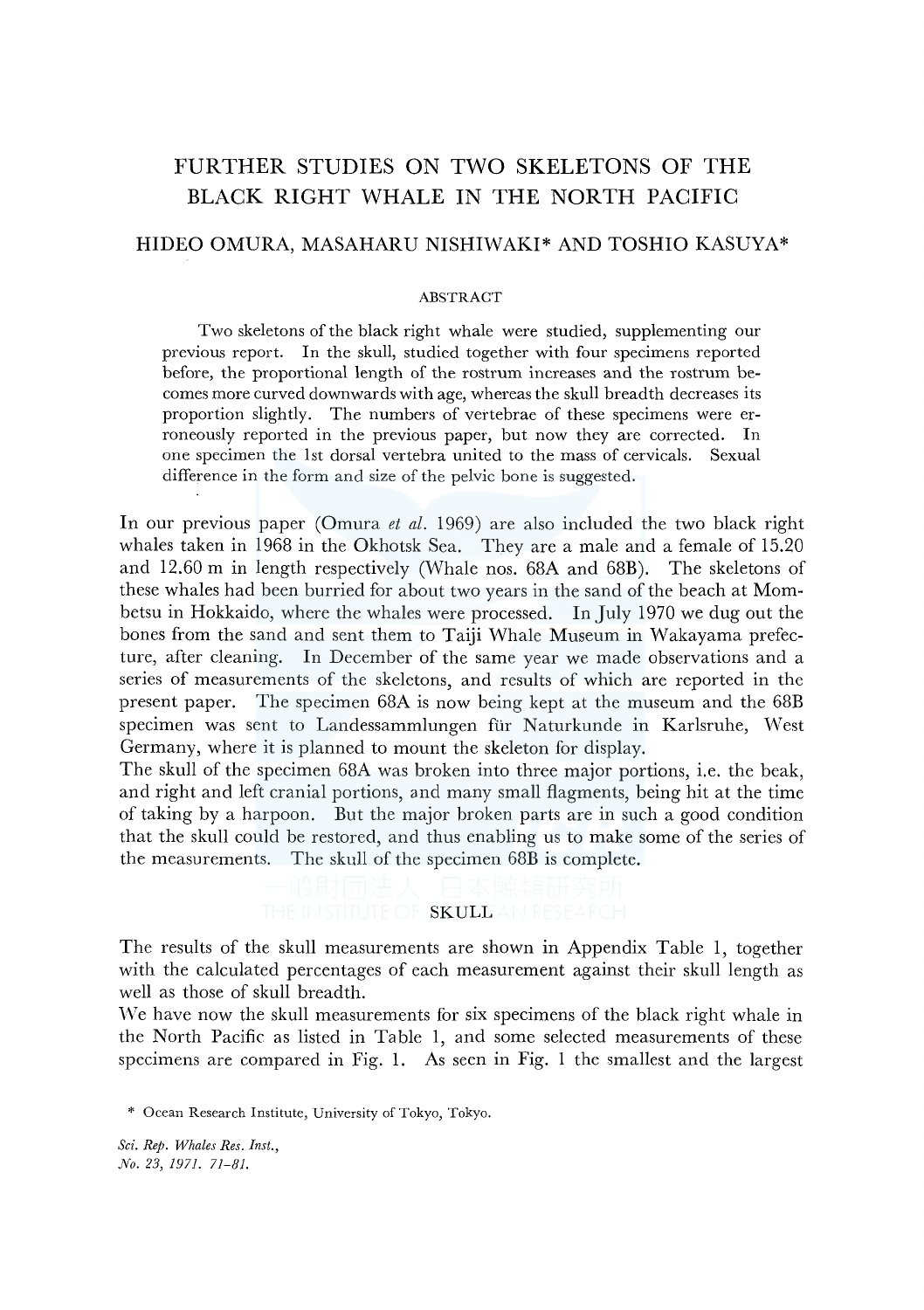

Fig. 1. Proportional growth of bones in the skull of the black right whale in the North Pacific. Numerals in the figure indicate measurement number in Appendix Table 1, but see also text.

skulls are those of the specimens 56A and 61B, being their lengths 3,022 and 5,240 mm<br>respectively. The other four specimens are not distributed evenly between these The other four specimens are not distributed evenly between these lengths, but rather biassed towards the extremities. It is suggested from Fig. 1, however, some trends of the changes of the proportional lengths of various parts of the skull with the growth or age of the whale. These changes can be grouped into two categories.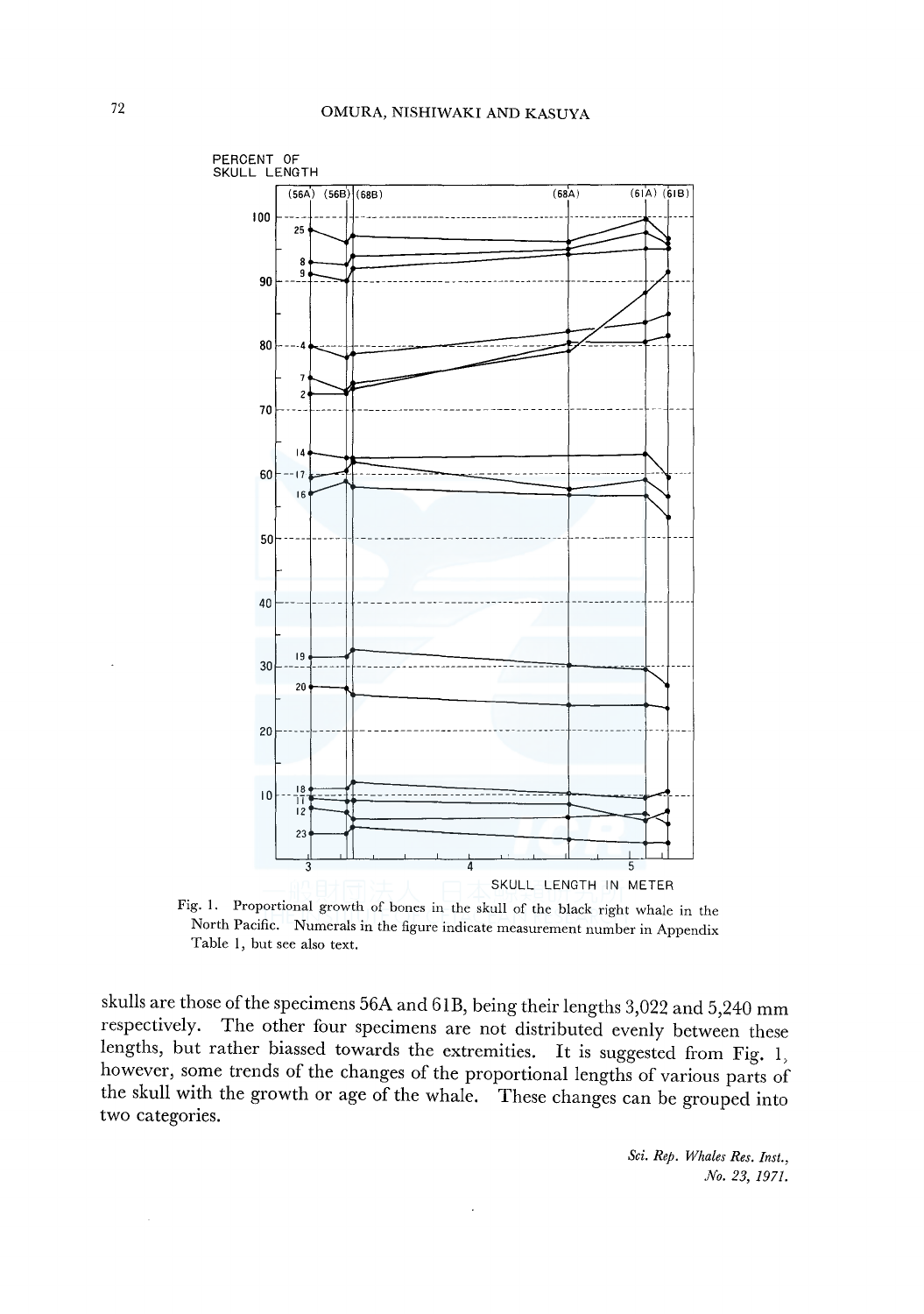| Specimen<br>no. | Body<br>length | <b>Sex</b> | Skull<br>length | Maturity                               | Author                 |
|-----------------|----------------|------------|-----------------|----------------------------------------|------------------------|
|                 | cm             |            | mm              |                                        |                        |
| 56 A            | 1,165          | F          | 3.022           | Sexually immature                      | Omura, 1958            |
| 56 B            | 1,240          | м          | 3,230           | , 1<br>,                               | ,<br>22                |
| 61 A            | 1,710          | м          | 5,100           | Physically mature                      | Omura et al. 1969      |
| 61 B            | 1,700          | М          | 5,240           | $^{\prime\prime}$<br>$^{\prime\prime}$ | , ,<br>,<br>,          |
| 68 A            | 1,520          | м          | 4,620           | Sexually immature                      | Present paper          |
| 68 B            | 1,260          | F          | 3,270           | ,<br>,                                 | $^{\prime\prime}$<br>, |
|                 |                |            |                 |                                        |                        |

#### TABLE I. LIST OF THE SKULL SPECIMENS OF THE BLACK RIGHT WHALE IN THE NORTH PACIFIC USED FOR COMPARISON

1. Proportional length increases with the age.

In this category are included: length of maxillaries at superior border, straight (no. 2); length of premaxillaries, straight (no. 4); anterior end of nasals to end of rostrum, on curve (no. 7); length from tip of premaxillaries to posterior end of pterygoid (no. 8); and length from tip of premaxillaries to posterior end of palatines, medial (no. 9).

2. Proportional length decreases or practically no change with the age.

In this category are included: breadth of skull, orbits (no. 14); breadth of skull at orbital processes of maxillaries (no. 16); breadth of skull at squamosals (no. 17); greatest breadth of occipital bone (no. 19); height of supraoccipital bone, from foramen magnum (no. 20); breadth of rostrum at middle (no. 18); length of nasals (no. 11); breadth of two nasals distally (no. 12); greatest breadth of foramen magnum (no. 23); and length of mandible, straight (no. 25).

The measurements which belong to the first category are those concerned with the length of the beak or longitudinal growth of the facial region of the skull, and the measurements in the second category are mainly those concerned with the width or transverse growth of the skull. The proportional growth with age of the maxillaries and premaxillaries are very conspicuous, whereas the width of the skull at various parts stay fairly constant or show rather decrease. The proportional increase of the curved length from the anterior end of nasals to end of rostrum is quite striking. This may be attributable to the fact that the proportional size of the nasals decreases slightly with age, but it is also possible that the beak itself becomes more curved downwards. The proportions of the greatest breadth of the occipital bone and the height of the supraoccipital bone decrease slightly with age. In the breadth of the foramen magnum is shown also similar trend.

Practically no change is observed in the percentage length of mandible in relation to age.

#### VERTEBRA

The numbers of vertebrae were erroneously reported in the previous paper (Omura *et al.* 1969) in Table 30 as having 57 and 55 vertebrae respectively. These numbers were counted at the time of dismembering of the whale carcasses when some meat and other soft parts still attached on the surface of bones. These numbers are now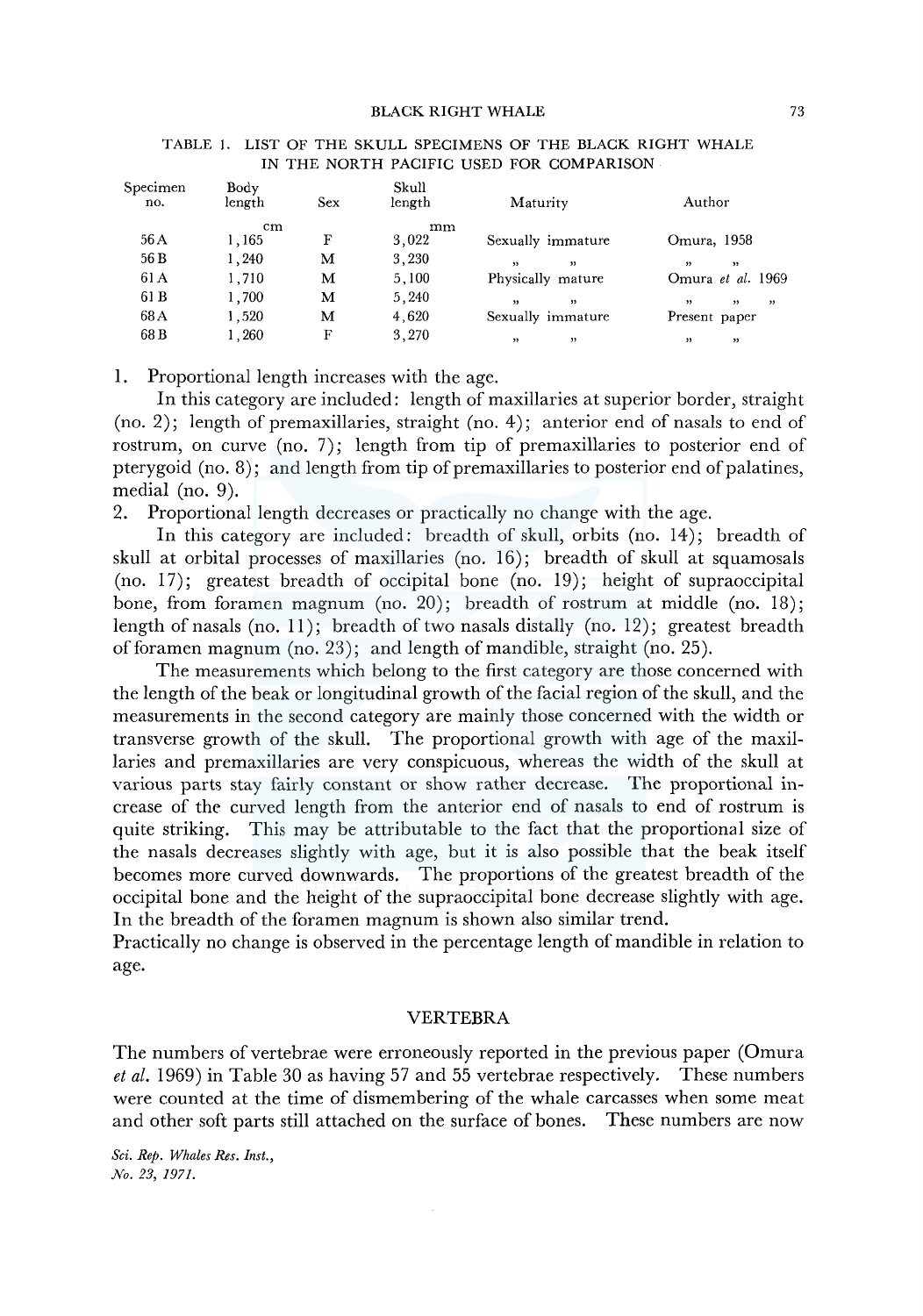corrected as follows:

```
68A. C 7, D 14, L 10, Ca 27, Total 58. 
68B. C 7, D 14, L 10, Ca 26, Total 57.
```
In the specimen 68A cpiphyses are only fused to the centra in the caudal region from 13th caudal onwards except the last three which are not united. From a histological examination of the testes this whale was assigned as immature (Omura et al. 1969), but it is possible that the whale was at the stage of approaching puberty, judged from the weights of testes. In the specimen 68B none of the epiphyses united to their ccntra.

The most interesting feature of these vertebrae is that of the cervicals of the specimen 68A. In this specimen the centrum of the first dorsal vertebra has completely fused to the united mass of cervicals, making an appearance as if this is the last cervical and in this specimen there present eight cervicals, as shown in Fig. 2. But it has transverse processes of not differing from other specimens, and it is possible



Fig. 2. Cervicals of the black right whale in the North Pacific. Upper: specimen 68 A. In this specimen the 1st dorsal vertebra has fused to the mass of cervicals. Lower: specimen 68 B. Left: lateral view. Right: frontal view.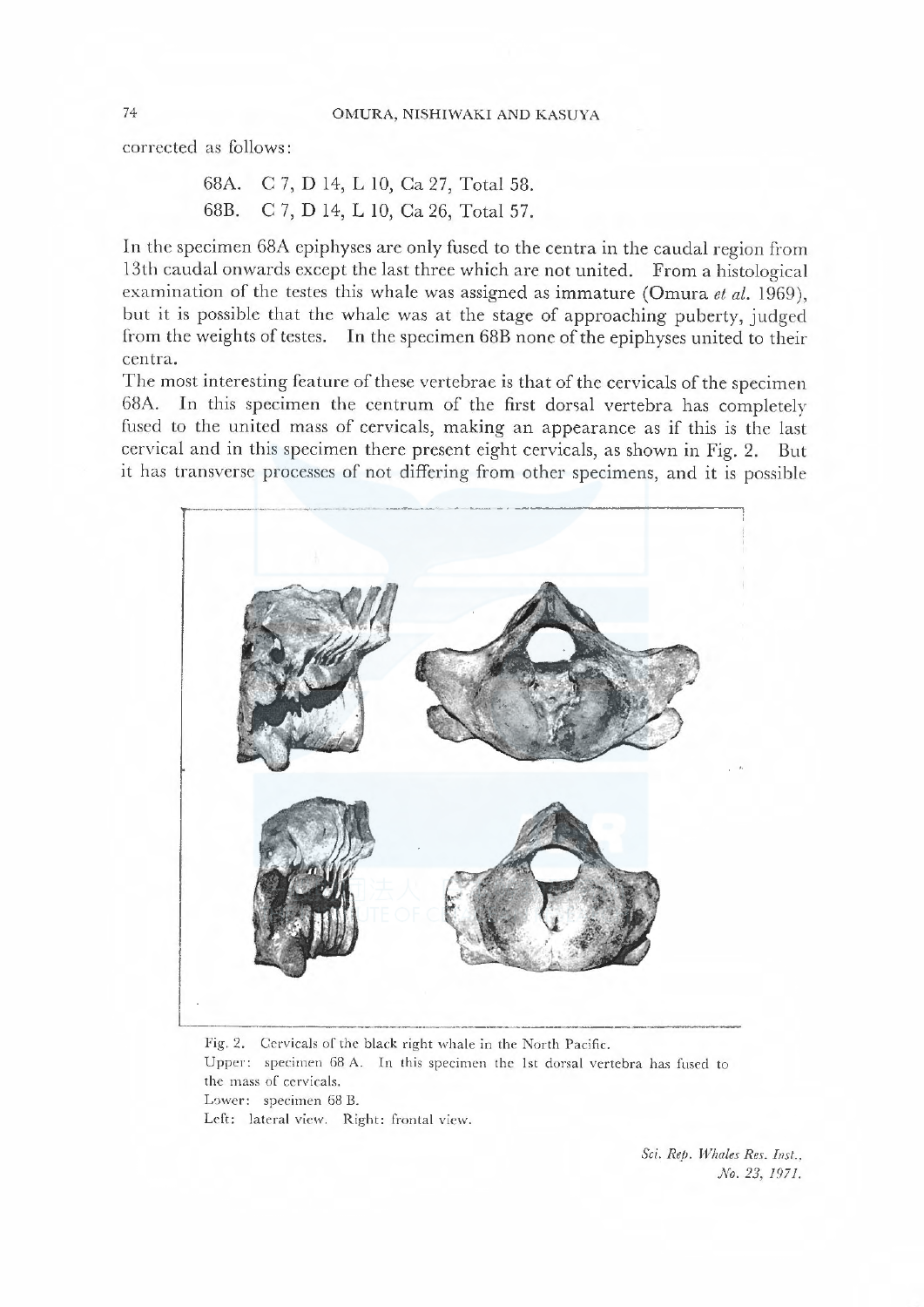that the first ribs articulate at these processes. In the specimen 68B, only seven cervicals united into a mass of bones as usual.

Measurements of each vertebra are shown in Appendix Table 2 for the both specimens.

## RIBS AND STERNUM

In the specimen 68A fourteen pairs of ribs are present. But in the 68B there present one small rib in addition to fourteen pairs. This rib is small and slender, and its length is only about a half of the preceeding one and rudimental. On the transverse processes of the 22nd vertebra there are no trace of facet for articulation of rib. Thus we assigned the number of dorsal vertebrae as fourteen and that of lumbar ten as stated before, but if we count fifteen dorsals then the number of lumbars becomes nine. In any case the total number of vertebrae is the same. The straight lengths of ribs are shown in Table 2.

|  |  |  |  |  |  |  | TABLE 2. STRAIGHT LENGTH OF RIBS OF THE SPECIMENS 68A AND 68B (in mm) |  |  |  |  |  |  |
|--|--|--|--|--|--|--|-----------------------------------------------------------------------|--|--|--|--|--|--|
|--|--|--|--|--|--|--|-----------------------------------------------------------------------|--|--|--|--|--|--|

|                  | 68A       |           | 68 B  |         |
|------------------|-----------|-----------|-------|---------|
| Rib no.          | Right     | Left      | Right | Left    |
| 1                | 1,375     | 1,335     | 790   | $680+*$ |
| $\overline{2}$   | 1,715     | 1,740     | 1,195 | 1,095   |
| 3                | 1,805     | 1,810     | 1,480 | 1,465   |
| $\overline{4}$   | 1,910     | 2.000     | 1,615 | 1,600   |
| 5                | 2.010     | $2,070+*$ | 1,690 | 1,675   |
| 6                | 2,105     | $1,950+*$ | 1,755 | 1,740   |
| 7                | 2,095     | 2,090     | 1,830 | 1,795   |
| 8                | 2,050     | 2,010     | 1,755 | 1,730   |
| 9                | $1,920+*$ | $1,940+*$ | 1,675 | 1,655   |
| 10               | 1,900     | $1,860+*$ | 1,645 | 1,565   |
| 11               | 1,785     | 1,805     | 1,555 | 1,550   |
| 12               | 1,665     | 1,690     | 1,505 | 1,495   |
| 13               | 1,525     | 1,510     | 1,320 | 1,325   |
| 14               | 930       | 975       | 1,135 | 1,160   |
| 15               |           |           |       | 500     |
| * Partly broken. |           |           |       |         |

The sternum of the specimen 68B was missed at the time of treating the carcass, and that of68A is 510 mm long and 381 mm width with no special feature.

#### PELVIC BONE AND FEMUR

Pelvic bones of these two specimens are of some interest, suggesting a sexual difference in the form and size (Fig. 3). The bones of the male specimen 68A are quite similar to those of the specimens 61A and 61B, both male, as reported by Omura *et al.*  (1969). The length and the breadth at tuberculum laterale of the right and left bones are 447, 83 and 440, 76 mm respectively. On the other hand in the female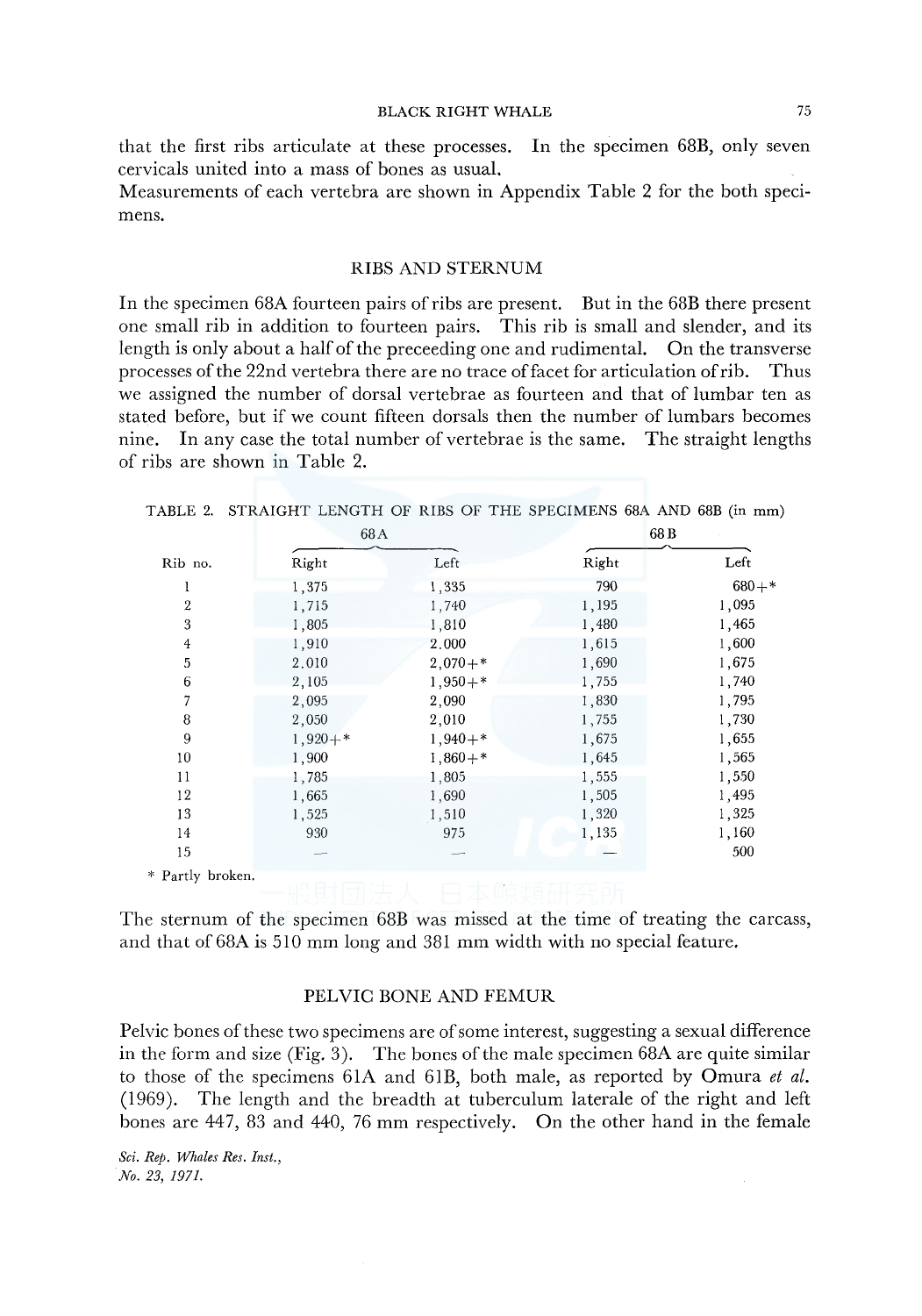## 76 OMURA, NISHIWAKI AND KASUYA

specimen 68B the form is different and the length is much shorter in relation to its breadth. The corresponding figures of the right and left bones are 207, 67 and 201, <sup>55</sup>mm respectively. Further the angle between the cranial and caudal processes is greater in 68A than in 68B. Hosokawa (1951) found a marked sexual difference in the form of pelvis in the fin and blue foetuses. Jonsgård (1970) has also reports that the pelvic bone may be useful for sex determination, and perhaps also for age determination of the minke whale in the North Atlantic.



Fig. 3. Pelvic bones (inner) and femur (outer) of the black right whale in the North Pacific.

Left: specimen 68 A (male). Right: specimen 68 B (female).

The femur too somewhat different between the two specimens. The lengths and breadths of the right and left bones of the 68A are 106, 123 and 107, 129 mm respectivcly, but in the 68B the bones are much longer and more pointed. The corresponding figures in this specimen are 115, 77 and 123, 75 mm. In both specimens the femur is very light and has a sponge-like structure and not differs from that of the specimens 61A and 61B in this respect.

## HYOID BONE

Hyoid bones of the both two specimens are of no special feature, except that in the combined bone of basihyal and thyrohyals of the specimen 68B. In this bone the basihyal has not been fused completely with left thyrohyal and the suture is very loose. Omura (1958) reports also in the specimen 56B the sutures are still visible though these bones are united completely. Measurements of hyoid bones are shown in Table 3.

| TABLE 3. MEASUREMENTS OF HYOID BONES OF THE SPECIMENS |                         |  |  |
|-------------------------------------------------------|-------------------------|--|--|
|                                                       | $68A$ AND $68B$ (in mm) |  |  |

| Measurements           |    | 68A       | 68B |  |  |  |
|------------------------|----|-----------|-----|--|--|--|
| Straight length        |    | 744       | 578 |  |  |  |
| Height at middle       |    | 165<br>98 |     |  |  |  |
| Length of stylohyal R. |    | 379       | 256 |  |  |  |
| ,,<br>"                | L. | 389       | 263 |  |  |  |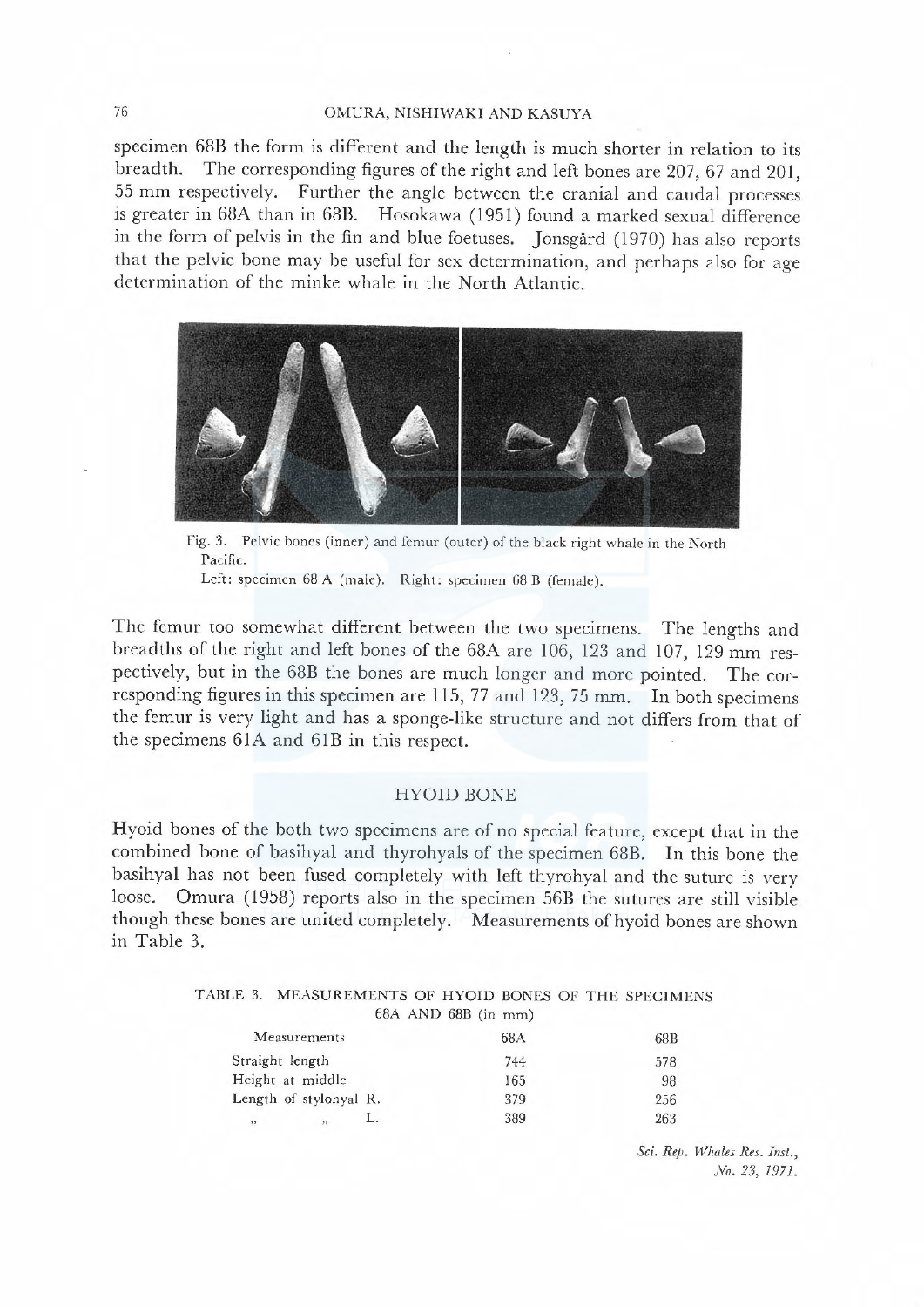## SCAPULA, HUMERUS, RADIUS, AND ULNA

The bones are of no special feature and measurements of these bones are shown in Table 4.

|                   | 68A   |       | 68B   |      |  |  |
|-------------------|-------|-------|-------|------|--|--|
|                   | Right | Left  | Right | Left |  |  |
| Scapula           |       |       |       |      |  |  |
| Breadth           | 1,152 | 1,129 | 942   | 936  |  |  |
| Height            | 948   | 933   | 764   | 747  |  |  |
| Humerus           |       |       |       |      |  |  |
| Length            | 628   | 629   | 523   | 520  |  |  |
| Breadth at middle | 264   | 261   | 238   | 229  |  |  |
| Radius            |       |       |       |      |  |  |
| Length            | 674   | 678   | 571   | 580  |  |  |
| Breadth at middle | 243   | 234   | 172   | 161  |  |  |
| Ulna              |       |       |       |      |  |  |
| Length at middle  | 536   | 524   | 459   | 465  |  |  |
| Breadth at middle | 124   | 119   | 98    | 98   |  |  |

#### TABLE 4. MEASUREMENTS OF SCAPULA, HUMERUS, RADIUS, AND ULNA OF THE SPECIMENS 68A AND 68B (in mm)

#### CARPALS AND PHALANGES

Each five carpals were saved from right and left flippers of the both specimens. The phalangeal formulae for the specimens 68A and 68B are  $I_3$ ,  $II_5$ ,  $III_6$ , IV<sub>4</sub>, V<sub>4</sub> and  $I_2$ ,  $II_5$ ,  $III_5$ ,  $IV_4$ ,  $V_4$  respectively.

## CHEVRON BONE

Thirteen chevron bones were preserved from the specimen 68A. Among these the lst, 12th, and 13th are not united of the right and left laminae. For the 68B specimen are present twelve chevrons and in which lst, 2nd, llth, and 12th are not united.

## ACKNOWLEDGEMENTS

Our sincere thanks are due to the staff of the Taiji Whale Museum, Mr. A. Kawamura of the Whales Research Institute, Mr. T. Miyodori and personnel of the Taiyo Gyogyo K. K. who assisted our works. They all helped us greatly in preparation of the specimens as well as in measurements.

#### REFERENCES

HOSOKAWA, H., 1951. On the pelvic cartilages of the Balaepoptera-foetuses, with remarks on the specifical and sexual difference. *Sci. Rep. Whales Res. Inst.,* 5: 5-15.

JONSGÁRD, Å., 1970. Progress report on whale research covering the period April 1969 to April 1970, submitted to the International Whaling Commission.

OMURA, H., 1958. North Pacific right whale. *Sci. Rep. Whales Res. Inst.,* 13: 1-52.

OMURA, H., S. 0HSUMI, T. NEMOTO, K. NAsu and T. KAsUYA, 1969. Black right whales in the North Pacific. *Sci. Rep. Whales Res. Inst.,* 21: 1-78.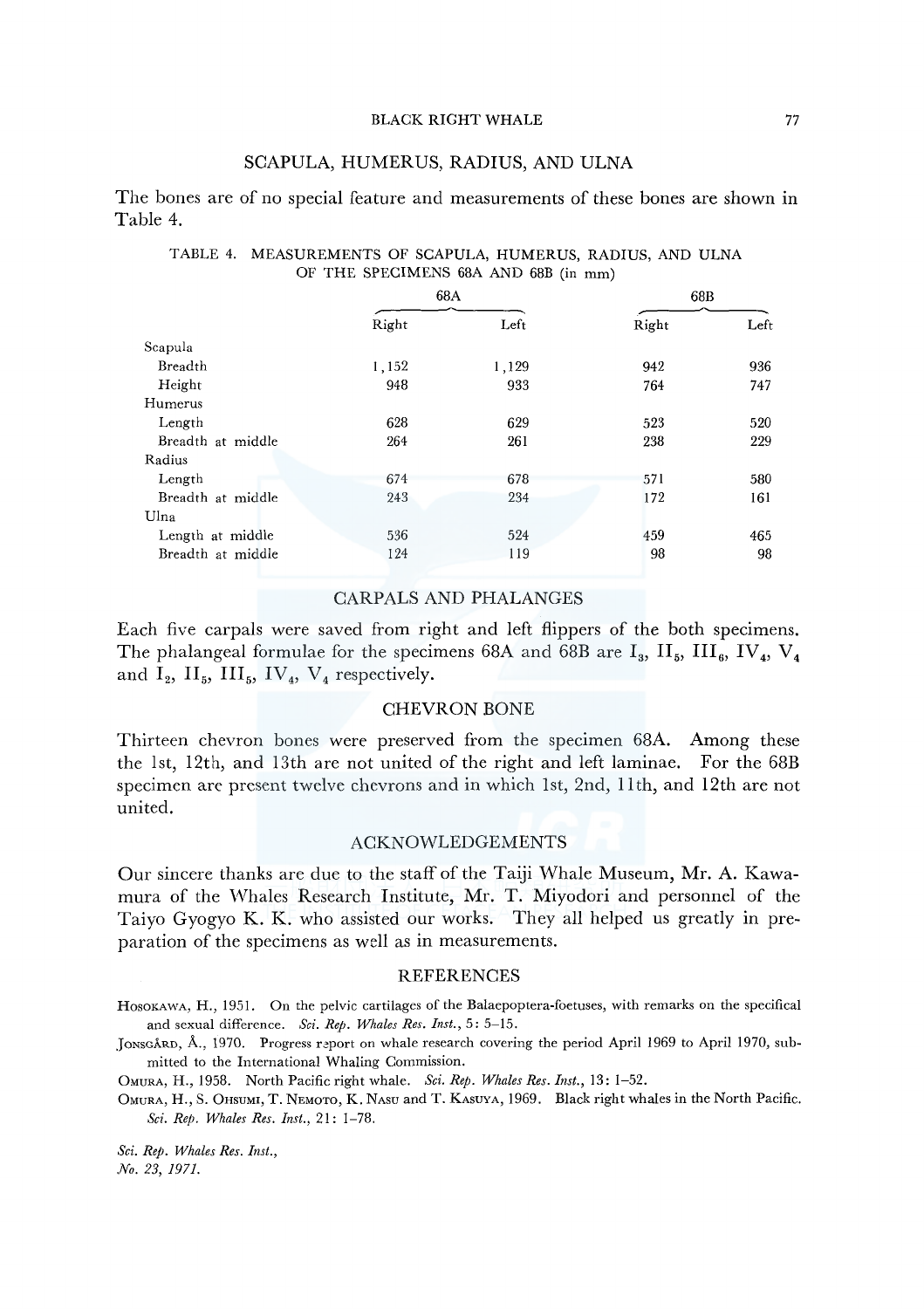|                 | ð<br>SKULL MEASUREMENTS<br><b>TABLE</b><br><b>APPENDIX</b>            | THE BLACK RIGHT                                   | <b>WHAIE</b><br>68 A                                                 | THE<br>$\Xi$                                            | NORTH PACIFIC      | 68 B           |                                                                                                                                                                      |
|-----------------|-----------------------------------------------------------------------|---------------------------------------------------|----------------------------------------------------------------------|---------------------------------------------------------|--------------------|----------------|----------------------------------------------------------------------------------------------------------------------------------------------------------------------|
|                 |                                                                       |                                                   |                                                                      |                                                         |                    |                |                                                                                                                                                                      |
|                 | Measurements                                                          | in mm                                             | $\%$ of length                                                       | $\%$ of oreadth                                         | n mm               | $\%$ of length | $\%$ of breadth                                                                                                                                                      |
|                 | Length of skull, straight                                             |                                                   | 100.0                                                                |                                                         | 3,270              | 100.0          | 161.7                                                                                                                                                                |
| $\mathbf{c}$    | straight<br>Length of max. at superior border,                        |                                                   | 80.3                                                                 |                                                         | 2,425              |                | 119.9                                                                                                                                                                |
| $\dot{\infty}$  | sup. external border<br>Length of max., following curve of            | $4,620$<br>$3,710$<br>$3,865$                     | 83.7                                                                 | $\begin{array}{c} 159.8 \\ 139.2 \\ 145.0 \end{array}$  | 2,520              |                | 124.6                                                                                                                                                                |
| $\ddot{ }$      | Length of premax., straight                                           |                                                   |                                                                      |                                                         | 2,567              |                | 127.0                                                                                                                                                                |
| $\vec{0}$       | Length of premax., along dorsal convexity                             | 4,045                                             | 87.6                                                                 | 151.8                                                   | 2,675              |                | 132.3                                                                                                                                                                |
| $\ddot{\circ}$  | Length of rostrum, straight                                           |                                                   |                                                                      |                                                         | 2,516              |                | 124.                                                                                                                                                                 |
| $\mathcal{L}$   | curve<br>Anterior end of nasals to end of rostrum, on                 | $\frac{3}{4}$ , 380                               |                                                                      |                                                         | 2,410              |                | 119.2                                                                                                                                                                |
| $\infty$        | pterygoid<br>J<br>end<br>Length from tip of premax. to posterior      |                                                   | $79.8$<br>$94.8$                                                     | 137.0<br>164.4                                          | 3,080              |                | $\begin{array}{r} 152.3 \\ 149.4 \\ 129.1 \\ 14.6 \\ 14.7 \\ 9.7 \\ 14.2 \\ \end{array}$                                                                             |
| $\ddot{\circ}$  | of palatines, median<br>Length from tip of premax. to post. end       |                                                   |                                                                      |                                                         | 3,020              |                |                                                                                                                                                                      |
| $\leq$          | Length from tip of premax. to ant. end of palatines, median.          |                                                   |                                                                      |                                                         | 2,610              |                |                                                                                                                                                                      |
| $\frac{1}{2}$   | Length of nasals, median                                              | 391                                               |                                                                      |                                                         | 295                |                |                                                                                                                                                                      |
| 12.             | Breadth of 2 nasals distally                                          | 308                                               | 5<br>6<br>6<br>6<br>6                                                | $14.7$<br>11.6<br>10.4                                  | 197                |                |                                                                                                                                                                      |
| 13.             | Breadth of 2 nasals proximally                                        | 276                                               |                                                                      |                                                         | 287                |                |                                                                                                                                                                      |
| 14.             | Breadth of skull, orbits                                              |                                                   |                                                                      |                                                         | 2,038              |                |                                                                                                                                                                      |
| $\frac{5}{1}$   | Breadth of skull at ant. and dist. ends of orbital process of frontal |                                                   |                                                                      |                                                         | 2,121              |                |                                                                                                                                                                      |
| $\tilde{e}$     | Breadth of skull at orbital processes of maxillaries                  |                                                   |                                                                      |                                                         | 1,904<br>2,022     |                |                                                                                                                                                                      |
| 17.             | Breadth of skull at squamosals                                        | 2,665                                             | 57.7                                                                 | 100.0                                                   |                    |                |                                                                                                                                                                      |
| ≌               | Breadth of rostrum at middle, straight                                |                                                   |                                                                      |                                                         | 391                |                |                                                                                                                                                                      |
| $\overline{19}$ | occipital bone<br>Greatest breadth of c                               | 1,392                                             |                                                                      |                                                         | 1,061              |                |                                                                                                                                                                      |
| 20.             | Height of supraoccipital bone, from foramen magnum                    | 1,112<br>353                                      |                                                                      |                                                         | 836                |                |                                                                                                                                                                      |
| 21.             | Transverse breadth of occipital condyles                              |                                                   |                                                                      |                                                         | 370                |                |                                                                                                                                                                      |
| 22.             | ≃ ⊭<br>Height of occipital condyle                                    | 288                                               | $3.37 - 6.38$<br>$-1.50$<br>$-1.50$<br>$-1.50$<br>$-1.50$<br>$-1.50$ | $21 - 22$<br>$22 - 32$<br>$22 - 42$                     | 305                |                |                                                                                                                                                                      |
| 23.             | Greatest breadth of foramen magnum                                    | 129<br>145                                        |                                                                      |                                                         | 109                |                |                                                                                                                                                                      |
| 24.             | Greatest height of foramen magnum                                     |                                                   |                                                                      |                                                         | 161                |                |                                                                                                                                                                      |
| 25.             | straight<br>Length of mandible,                                       |                                                   | $96.5$<br>$95.8$                                                     |                                                         | $3,180$<br>$3,185$ |                |                                                                                                                                                                      |
| 26.             | $\simeq$ $\overline{\phantom{0}}$<br>on curve<br>Length of mandible,  | $4,425$<br>$4,775$<br>$4,775$<br>$4,63$<br>$4,63$ | $103.4$<br>$101.2$                                                   | $\frac{167.4}{166.0}$<br>166.2<br>175.4<br>17.4<br>18.4 | $3,395$<br>$3,370$ |                | $\frac{3}{157.5}$<br>$\frac{3}{157.5}$<br>$\frac{3}{157.5}$<br>$\frac{3}{157.5}$<br>$\frac{3}{157.5}$<br>$\frac{3}{157.5}$<br>$\frac{3}{157.5}$<br>$\frac{3}{157.5}$ |
| 27.             | $\approx$ $\rightarrow$<br>coronoid<br>Depth of mandible at           |                                                   | 10.1                                                                 |                                                         | 381<br>373         |                |                                                                                                                                                                      |
| 28.             | condyle<br>Depth of mandible at                                       | $\frac{502}{490}$                                 | $10.9$<br>$10.6$                                                     |                                                         | 378                |                |                                                                                                                                                                      |

i. Rep. Whales Res. In.<br>No. 23, 19. les Res. Inst.,<br>Vo. 23, 1971.

78

 $\ddot{\phantom{1}}$ 

# OMURA, NISHIWAKI AND KASUYA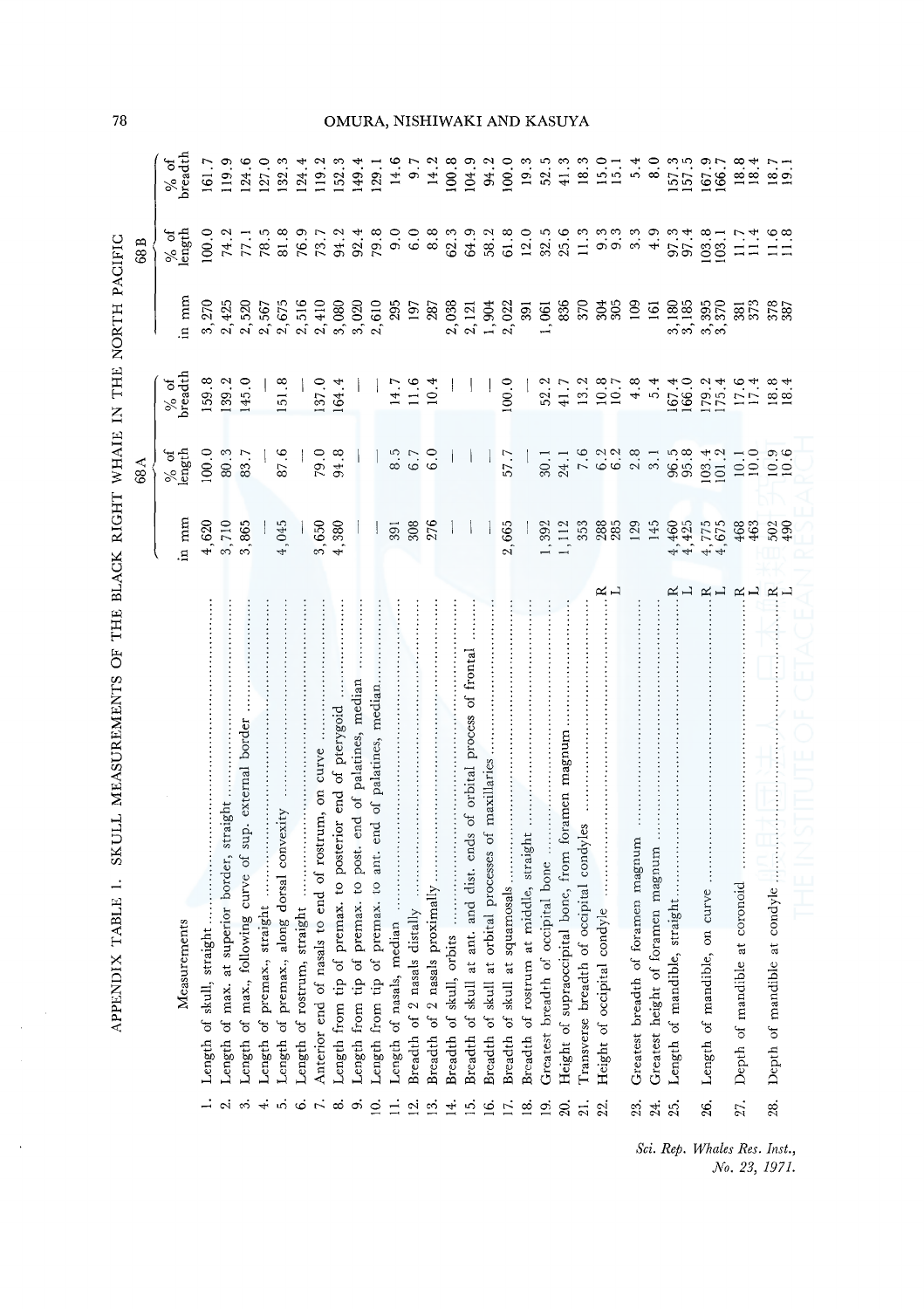## APPENDIX TABLE 2. MEASUREMENTS OF VERTEBRAE OF THE BLACK RIGHT WHALE IN THE NORTH PACIFIC (in mm)

I. Specimen 68A

|                |                         |                     |                    |         | Centrum |        |                                     |
|----------------|-------------------------|---------------------|--------------------|---------|---------|--------|-------------------------------------|
| no.            | Serial Vertebral<br>no. | Greatest<br>breadth | Greatest<br>height | Breadth | Height  | Length | Note                                |
| I              | C <sub>1</sub>          |                     |                    |         |         |        |                                     |
| $\overline{2}$ | $\boldsymbol{2}$        |                     |                    |         |         |        |                                     |
| 3              | $\overline{\mathbf{3}}$ |                     |                    |         |         |        |                                     |
| $\overline{4}$ | $\overline{4}$          | 789                 | 502                |         |         | 248    |                                     |
| $\sqrt{5}$     | 5                       |                     |                    |         |         |        |                                     |
| 6              | 6                       |                     |                    |         |         |        |                                     |
| $\overline{7}$ | 7                       |                     |                    |         |         |        |                                     |
| 8              | $D_1$                   | 685                 | 518                | 307     | 250     | 67     | Fused to cervicals                  |
| 9              | 2                       | 694                 | 529                | 296     | 251     | 88     |                                     |
| 10             | $\sqrt{3}$              | 692                 | 564                | 281     | 240     | 101    |                                     |
| П              | $\overline{\mathbf{4}}$ | 664                 | 593                | 275     | 237     | 117    |                                     |
| 12             | 5                       | 623                 | 604                | 276     | 236     | 125    |                                     |
| 13             | 6                       | 617                 | 598                | 277     | 235     | 133    |                                     |
| 14             | $\overline{7}$          | 625                 | 604                | 280     | 236     | 141    |                                     |
| 15             | 8                       | 624                 | 616                | 287     | 239     | 155    |                                     |
| 16             | 9                       | 668                 | 623                | 304     | 240     | 169    |                                     |
| 17             | 10                      | 692                 | 622                | 322     | 244     | 181    |                                     |
| 18             | 11                      | 694*                | 620                | 313     | 244     | 170    | * Estimated                         |
| 19             | 12                      | 746                 | 626                | 345     | 248     | 185    |                                     |
| 20             | 13                      | 818                 | 626                | 335     | 248     | 193    |                                     |
| 21             | 14                      | 947                 | 647                | 340     | 255     | 203    |                                     |
| 22             | $L_1$                   | 1,039               | 665                | 337     | 274     | 206    |                                     |
| 23             | $\,2$                   | 1,104               | 681                | 339     | 285     | 210    |                                     |
| 24             | $\overline{\mathbf{3}}$ | 1,114               | $-***$             | 338     | 288     | 215    | ** Spinous process broken           |
| 25             | $\overline{4}$          | 1,119               | 701                | 338     | 294     | 217    |                                     |
| 26             | 5                       | 1,121               | 732                | 342     | 309     | 225    |                                     |
| 27             | 6                       | 1,128               | 720                | 346     | 305     | 229    |                                     |
| 28             | 7                       |                     | 739                | 344     | 304     | 236    |                                     |
| 29             | 8                       | 1,122               |                    |         |         | 239    |                                     |
| 30             | 9                       | 1,111               | 714                | 351     | 312     |        |                                     |
| 31             | 10                      | 1,041               | 718                | 360     | 323     | 240    |                                     |
| 32             |                         | 1,081               | 699<br>702         | 359     | 312     | 241    |                                     |
|                | Ca <sub>1</sub>         | 983                 |                    | 367     | 343     | 242    |                                     |
| 33             | $\boldsymbol{2}$        | 933                 | 671                | 364     | 347     | 245    |                                     |
| 34             | 3                       | 867                 | 669                | 354     | 354     | 240    |                                     |
| 35             | $\overline{\mathbf{4}}$ | 786                 | —**                | 350     | 351     | 241    | ** Spinous process broken           |
| 36             | 5                       | 689                 | 630                | 354     | 356     | 238    |                                     |
| 37             | 6                       | 606                 | 608                | 346     | 361     | 234    |                                     |
| 38             | $\overline{7}$          | 570                 | 580                | 352     | 364     | 232    |                                     |
| 39             | 8                       | 511                 | 568                | 346     | 355     | 232    | Incomplete foramen on t.<br>process |
| 40             | 9                       | 478                 | 545                | 351     | 354     | 221    | T. processes perforated.            |
| 41             | 10                      | 436                 | 518                | 346     | 352     | 216    |                                     |
| 42             | 11                      | 398                 | 482                | 342     | 345     | 205    |                                     |
| 43             | 12                      | 366                 | 451                | 340     | 337     | 198    |                                     |
| 44             | 13                      | 347                 | 405                | 325     | 328     | 185    | T. process ends                     |

Continued ...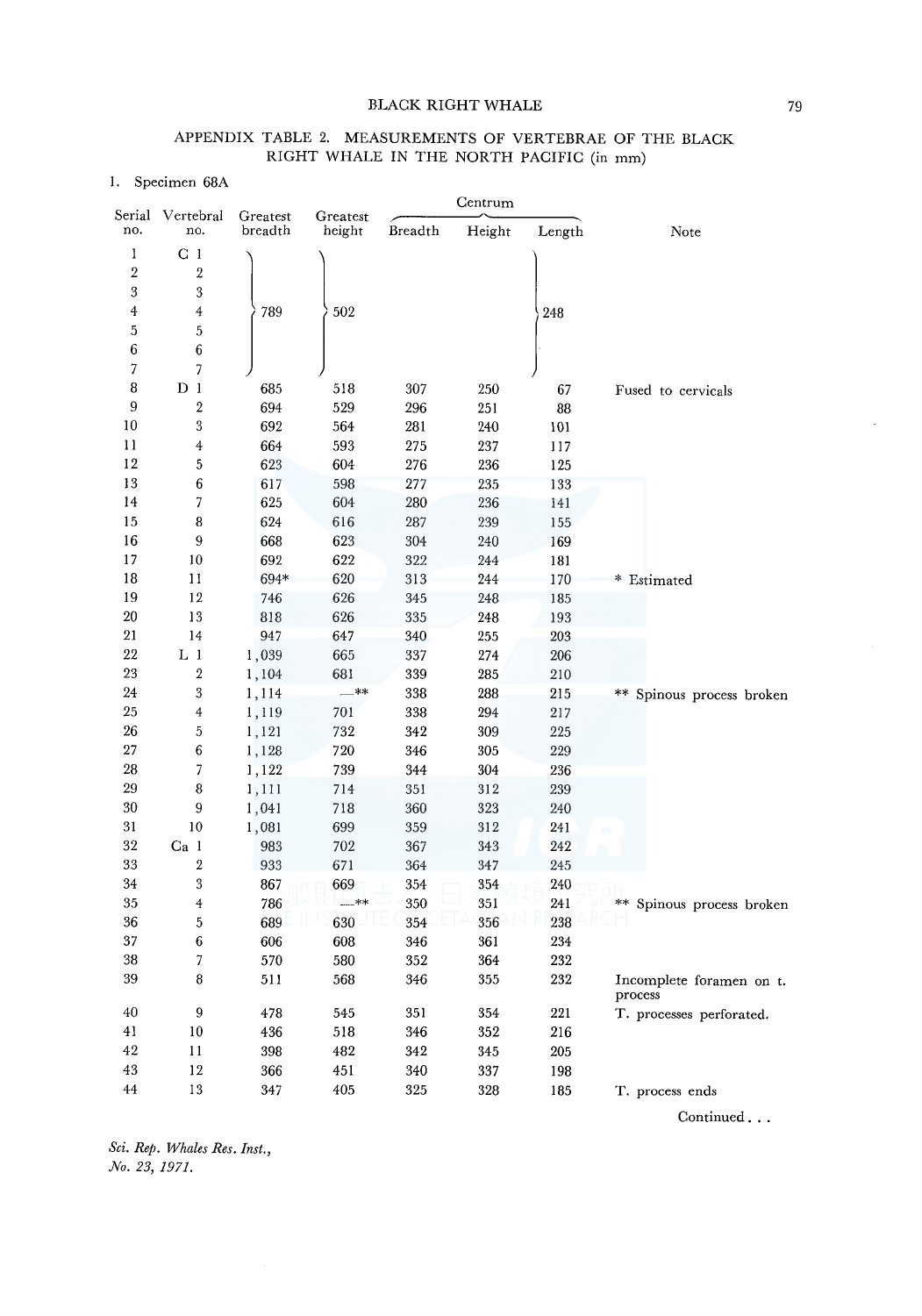## 80 OMURA, NISHIWAKI AND KASUYA

## APPENDIX TABLE 2. Continued.

#### I. Specimen 68A

|               |                  |                     |                    |         | Centrum |        |                                                                 |
|---------------|------------------|---------------------|--------------------|---------|---------|--------|-----------------------------------------------------------------|
| Serial<br>no. | Vertebral<br>no. | Greatest<br>breadth | Greatest<br>height | Breadth | Height  | Length | Note                                                            |
| 45            | 14               | 332                 | 365                | 301     | 304     | 171    | Epiphyses fused to centra<br>from 13th caudal, except<br>last 3 |
| 46            | 15               | 299                 | 315                | 282     | 275     | 147    |                                                                 |
| 47            | 16               |                     |                    | 257     | 247     | 132    | Neural canal disappear                                          |
| 48            | 17               |                     |                    | 216     | 205     | 123    |                                                                 |
| 49            | 18               |                     |                    | 194     | 185     | 115    |                                                                 |
| 50            | 19               |                     |                    | 172     | 172     | 108    |                                                                 |
| 51            | 20               |                     |                    | 162     | 157     | 103    |                                                                 |
| 52            | 21               |                     |                    | 138     | 139     | 93     |                                                                 |
| 53            | 22               |                     |                    | 122     | 123     | 82     |                                                                 |
| 54            | 23               |                     |                    | 102     | 103     | 71     |                                                                 |
| 55            | 24               |                     |                    | 85      | 83      | 63     |                                                                 |
| 56            | 25               |                     |                    | 65      | 63      | 55     |                                                                 |
| 57            | 26               |                     |                    | 45      | 47      | 47     |                                                                 |
| 58            | 27               |                     |                    | 30      | 30      | 24     |                                                                 |

#### 2. Specimen 68B

|                         |                         |                     |                    |         | Centrum |        |
|-------------------------|-------------------------|---------------------|--------------------|---------|---------|--------|
| Serial<br>no.           | Vertebral<br>no.        | Greatest<br>breadth | Greatest<br>height | Breadth | Height  | Length |
|                         |                         |                     |                    |         |         |        |
| 1                       | C <sub>1</sub>          |                     |                    |         |         |        |
| $\overline{\mathbf{2}}$ | 2                       |                     |                    |         |         |        |
| $\boldsymbol{3}$        | 3                       | 600                 | 451                |         |         | 213    |
| $\overline{4}$          | $\ddagger$              |                     |                    |         |         |        |
| 5                       | 5                       |                     |                    |         |         |        |
| 6                       | $\boldsymbol{6}$        |                     |                    |         |         |        |
| $\overline{7}$          | $\overline{7}$          | 273                 | 464                | 273     | 223     | 41     |
| 8                       | $D_1$                   | 484                 | 460                | 269     | 224     | 78     |
| 9                       | $\mathbf{2}$            | 620                 | 459                | 285     | 220     | 72     |
| 10                      | $\overline{\mathbf{3}}$ | 466                 | 471                | 271     | 218     | 99     |
| 11                      | $\overline{4}$          | 445                 | 494                | 249     | 214     | 113    |
| 12                      | 5                       | 495                 | 514                | 250     | 210     | 122    |
| 13                      | 6                       | 484                 | 520                | 249     | 210     | 129    |
| 14                      | 7                       | 482                 | 517                | 256     | 210     | 140    |
| 15                      | 8                       | 478                 | 519                | 258     | 214     | 149    |
| 16                      | 9                       | 490                 | 516                | 267     | 216     | 161    |
| 17                      | 10                      | 496                 | 510                | 274     | 216     | 165    |
| 18                      | 11                      | 538                 | 507                | 290     | 214     | 168    |
| 19                      | 12                      | 568                 | 489                | 309     | 217     | 172    |
| 20                      | 13                      | 631                 | 489                | 313     | 215     | 177    |
| 21                      | 14                      | 714                 | 486                | 317     | 216     | 180    |
| $22\,$                  | $L_1$                   | 750                 | 503                | 299     | 225     | 182    |
| 23                      | $\mathbf{2}$            | 727                 | 526                | 295     | 239     | 189    |
| 24                      | 3                       | 718                 | 544                | 293     | 251     | 188    |
| 25                      | 4                       | 703                 | 564                | 292     | 264     | 199    |
| 26                      | 5                       | 758                 | 565                | 295     | 272     | 202    |

Continued . . .